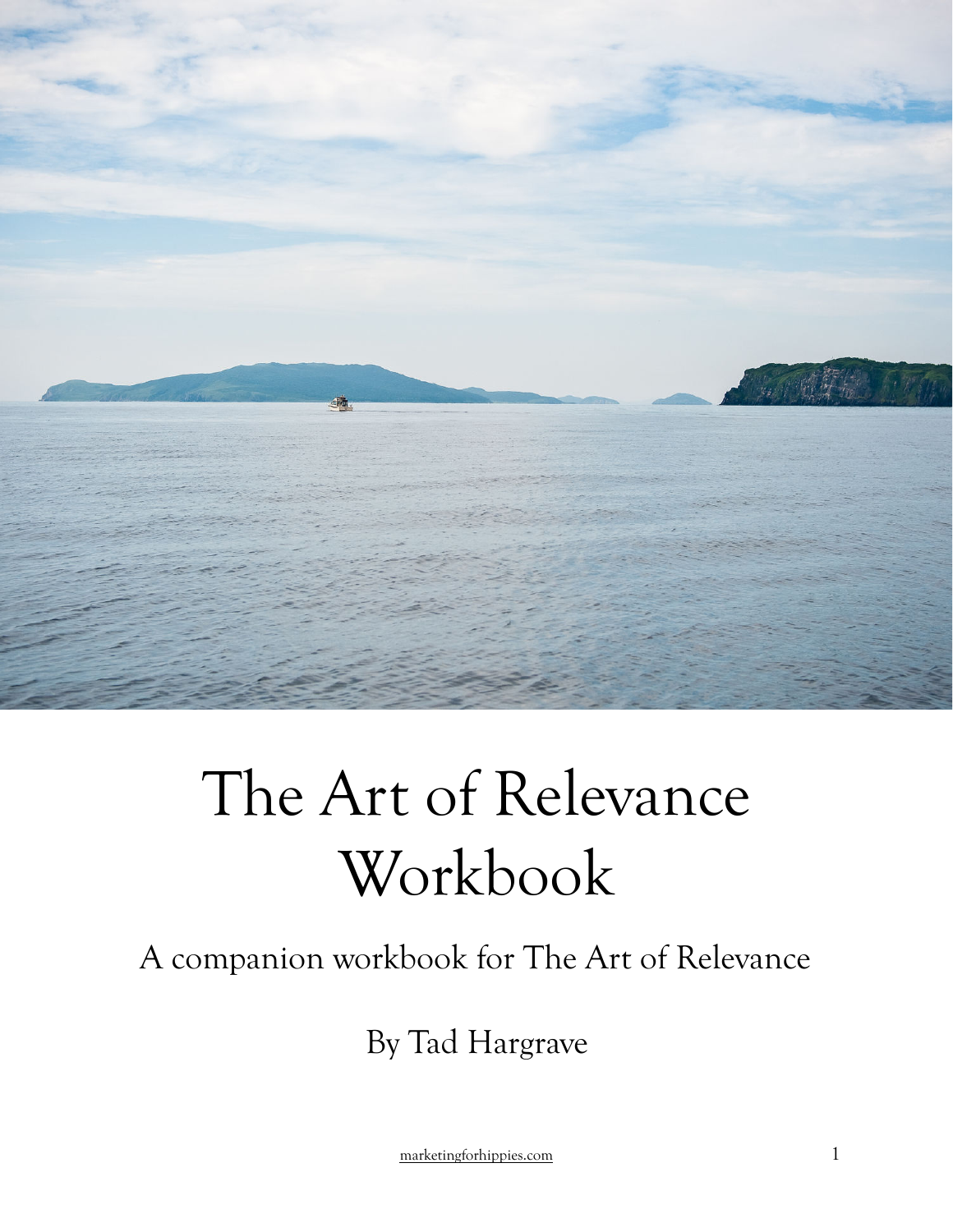## Island A:

• Fill in the blanks: "My perfect clients are (kind of person) struggling with  $\qquad \qquad$  (kind of problem)."

• What is this problem costing them in their lives in terms of time, money, energy, relationships, and peace of mind? What are the specific ways its impacting their life? Sure they have these symptoms, but why do they matter? Why do your clients care? What do those symptoms mean to them?

• What would it be like if these problems never went away?

• Your clients have already tried the following options \_\_\_\_\_\_\_\_\_\_\_\_\_\_\_\_\_\_ to solve their problems.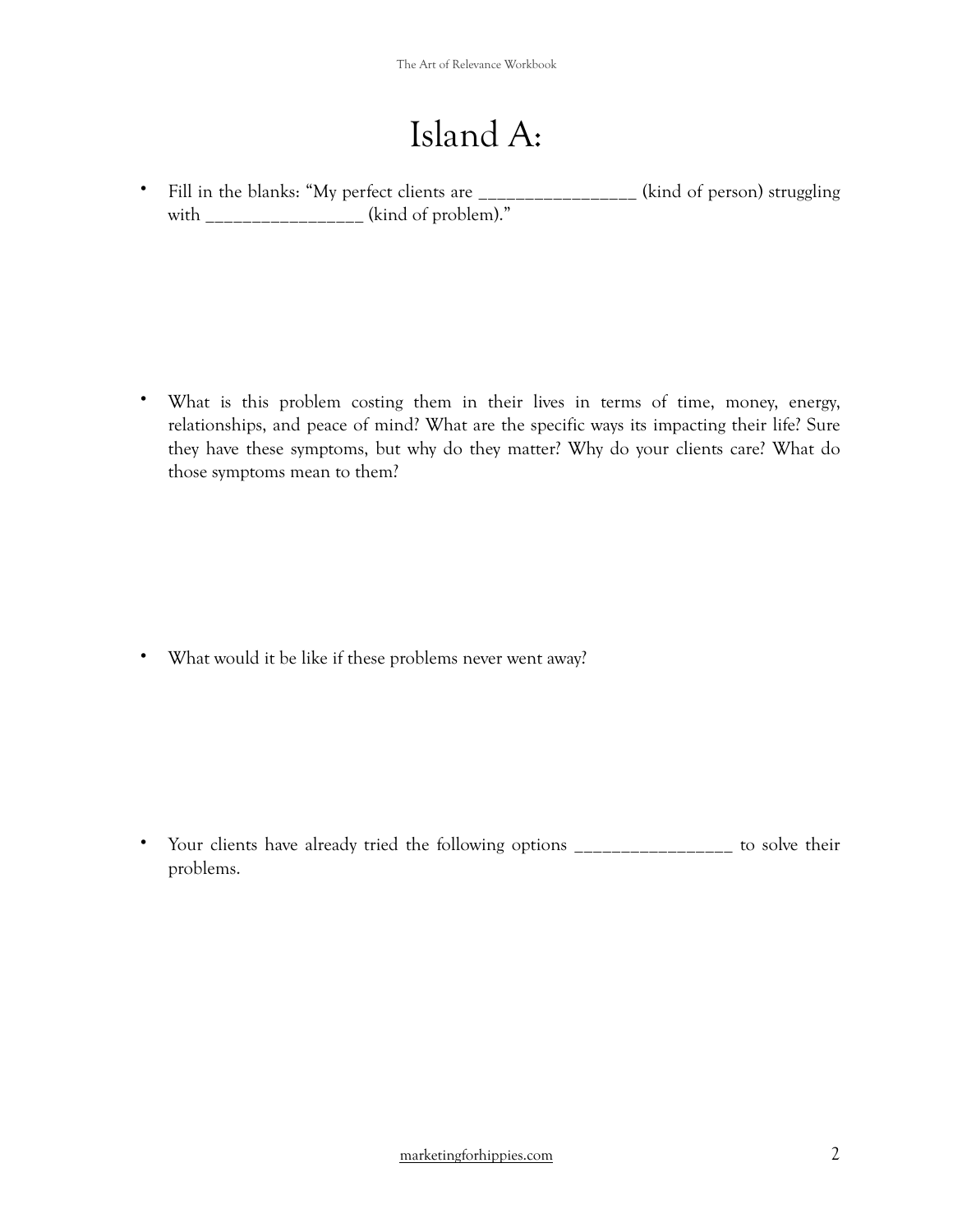• How do they feel about these problems?

• They're secretly ashamed that \_\_\_\_\_\_\_\_\_\_\_\_\_\_\_\_\_.

• They are tired of \_\_\_\_\_\_\_\_\_\_\_\_\_\_\_\_.

• What are some of the things they need to get done or accomplish that they never seem to be able to knock off their to do list?

• What are the core questions your niche lives with every day that they can't seem to find an answer to?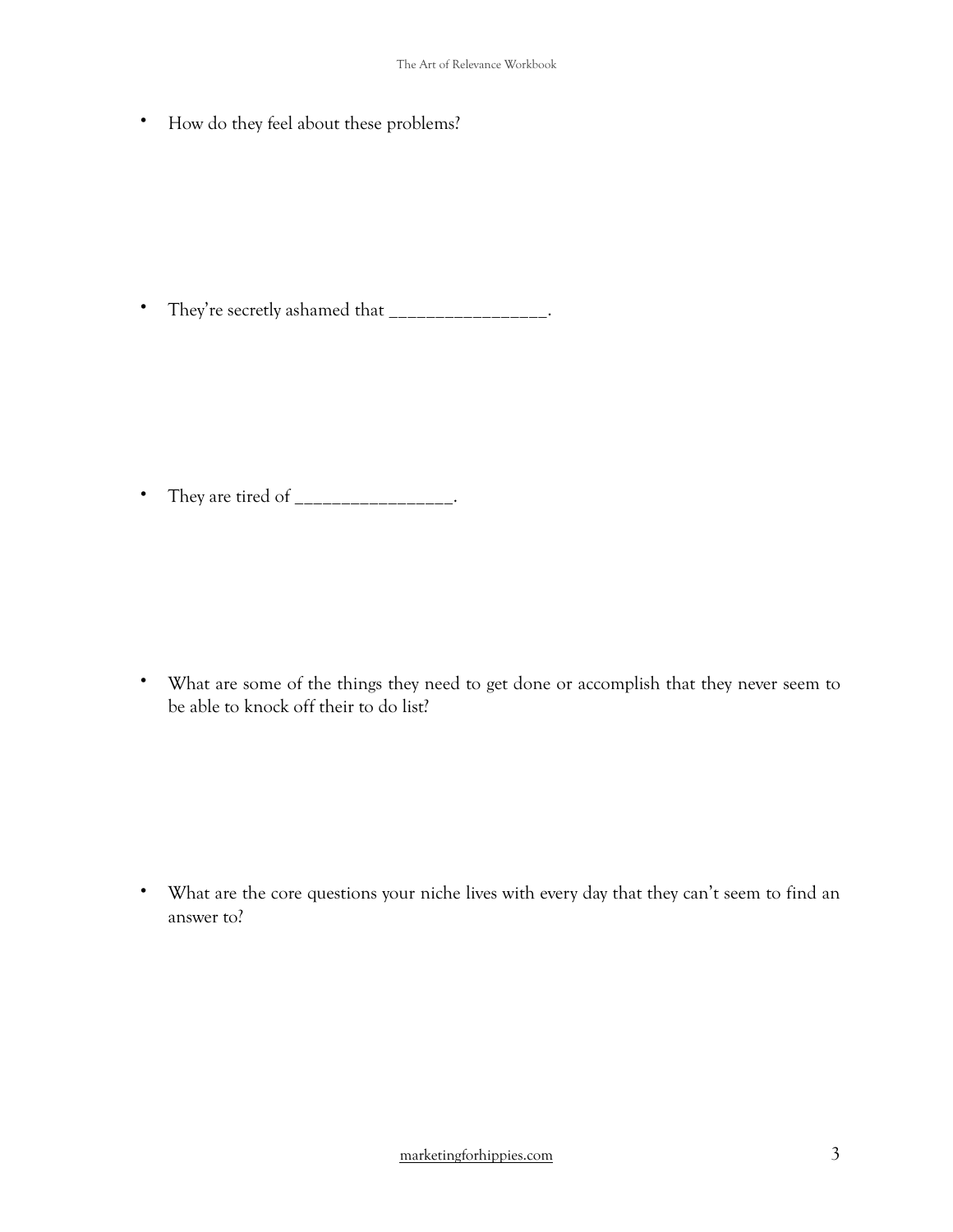• The moments they really notice that they have a problem are  $\frac{1}{\sqrt{2}}$ 

What questions do your clients commonly come to you with in the process of serving them? What tasks do your clients commonly need to complete in the process of achieving their goals? What frustrations do your clients commonly feel during the process of making progress?

- What would happen in their lives (Island A) to let them know they were needing what you have to offer (your boat)? To quote my colleague Dike Drummond: "*Think about this Ideal Client and imagine you are watching them at that exact moment in time when they make the decision to purchase your product or service - from either you or a competitor. Imagine you have a*  super slow motion camera and can record EXACTLY what is happening in that crucial moment of *decision*."
	- What is going on?
	- Where are they?
	- What are they thinking?
	- What just happened . . . or didn't happen that triggered the decision?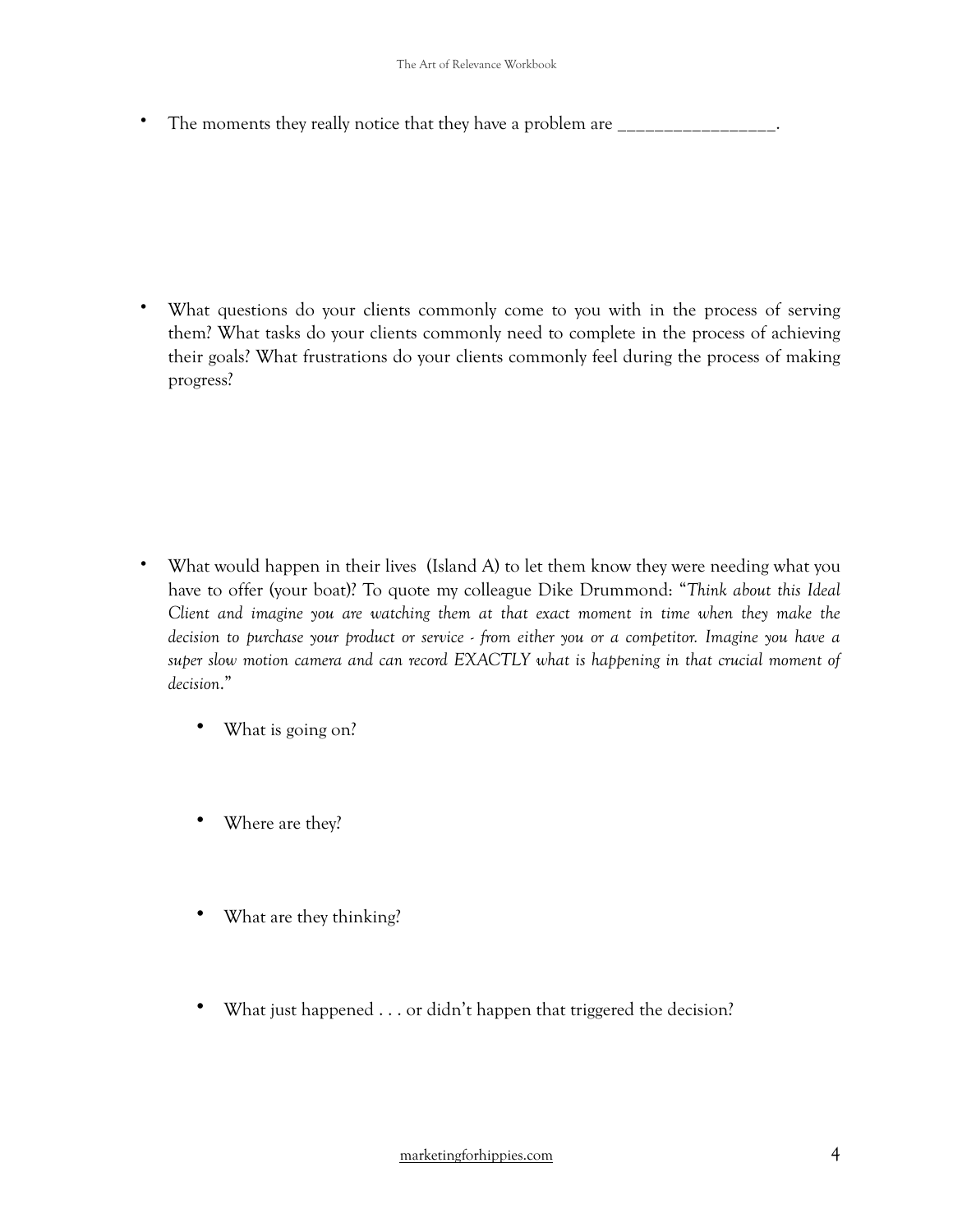• The perfect moment for me to enter their lives is \_\_\_\_\_\_\_\_\_\_\_\_\_\_\_\_\_\_\_\_ (Island A).

• What do you see as the hidden blessings of struggling with this problem? (Island A)?

• What choices do they feel torn between? Where do they feel trapped in a 'damned if I do and damned if I don't' kind of situation (e.g. being too authoritarian or too permissive as a parent)? (Island A)

• What's keeping them stuck on in their problems? Why can't they seem to solve it? How would that articulate it?

• What do they feel like a victim of around these issues? What forces do they feel unfairly and unjustly victimized by? (e.g. nature, machine, man etc.)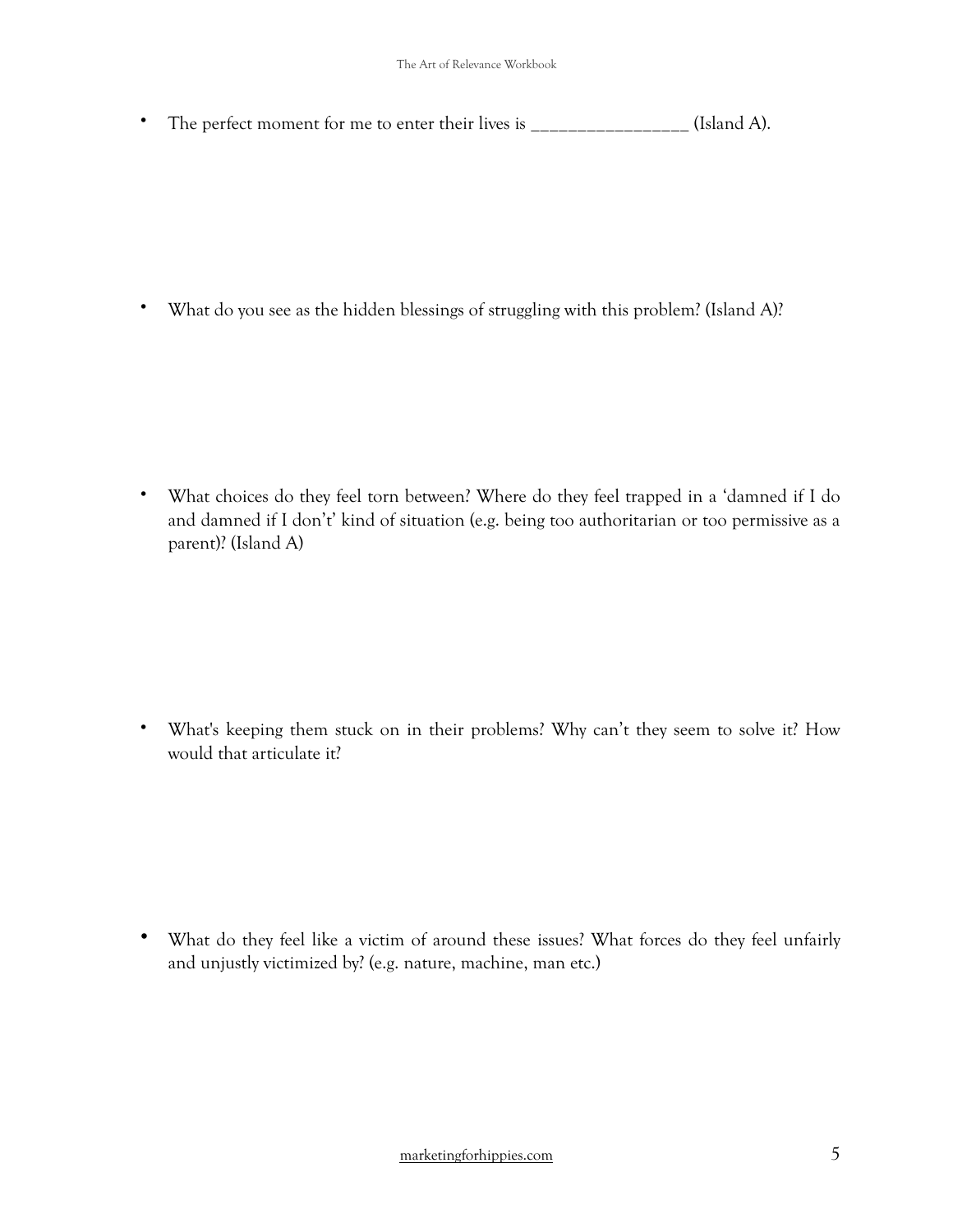## Island B:

• If they could wave their magic wand in the air and make one thing change in their personal life it would be  $\qquad \qquad \ldots$ 

• The perfect moment for me to leave their lives is \_\_\_\_\_\_\_\_\_\_\_\_\_\_\_\_\_.

• Fill in the blanks: "The result my people are craving more than anything else that I can help them get is \_\_\_\_\_\_\_\_\_\_\_\_\_\_\_\_."

• What do your people secretly try and get away with? What have you seen/experienced when you were in their shoes?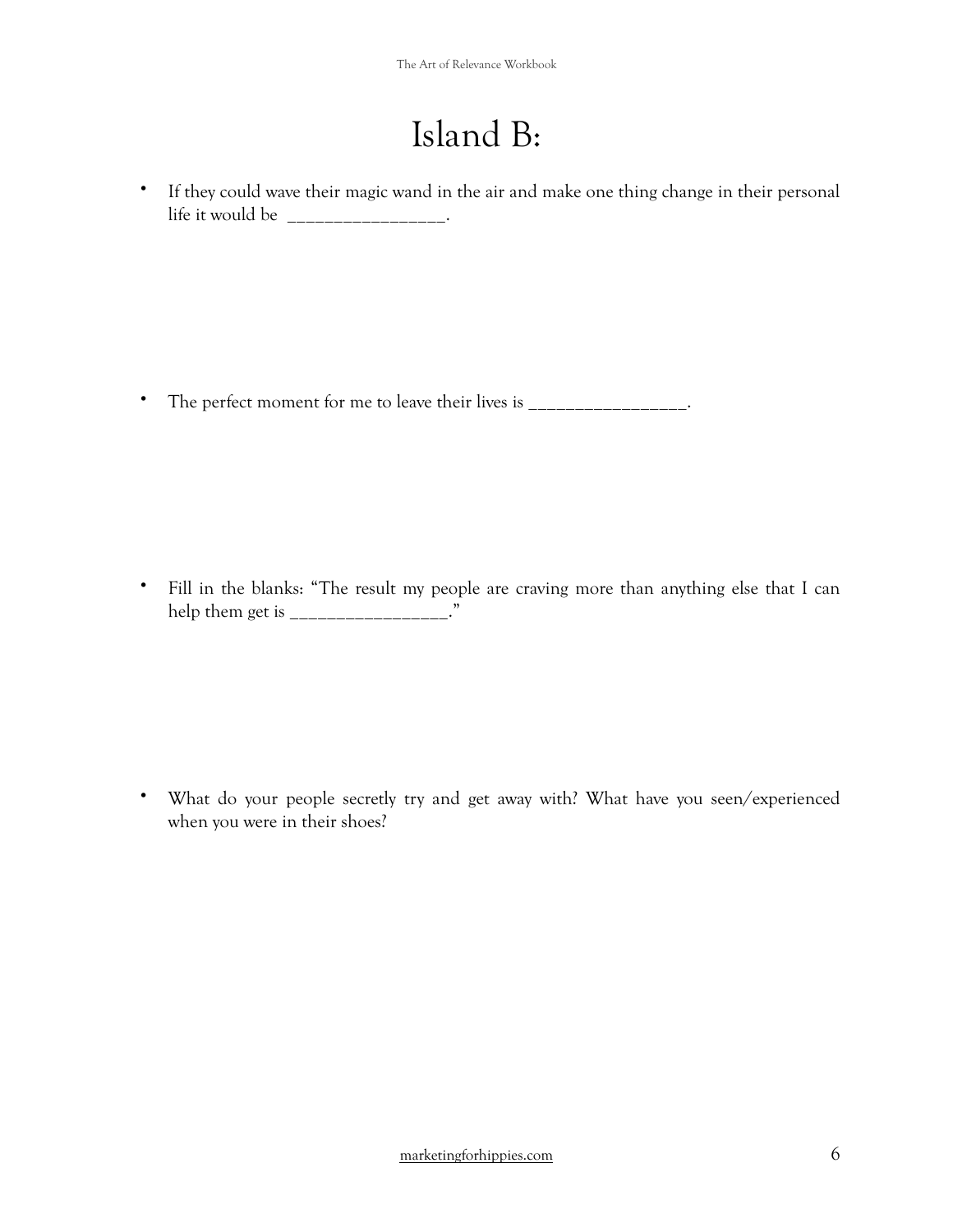• For it to be a perfect fit, they need to see or relate to their problem like this \_\_\_\_\_\_\_\_\_\_\_\_\_\_\_ (e.g. "they're finally ready to use divorce not as an excuse to whine but as an opportunity for spiritual growth").

• If they do their part, after working with me, their life will be better in the following ways \_\_\_\_\_\_\_\_\_\_\_\_\_\_\_\_\_.

• What's the transformation you're really wanting to cause in their lives?

• What are you giving them permission to do or stop doing in their lives?

• What is it they're secretly craving but feel guilty about wanting?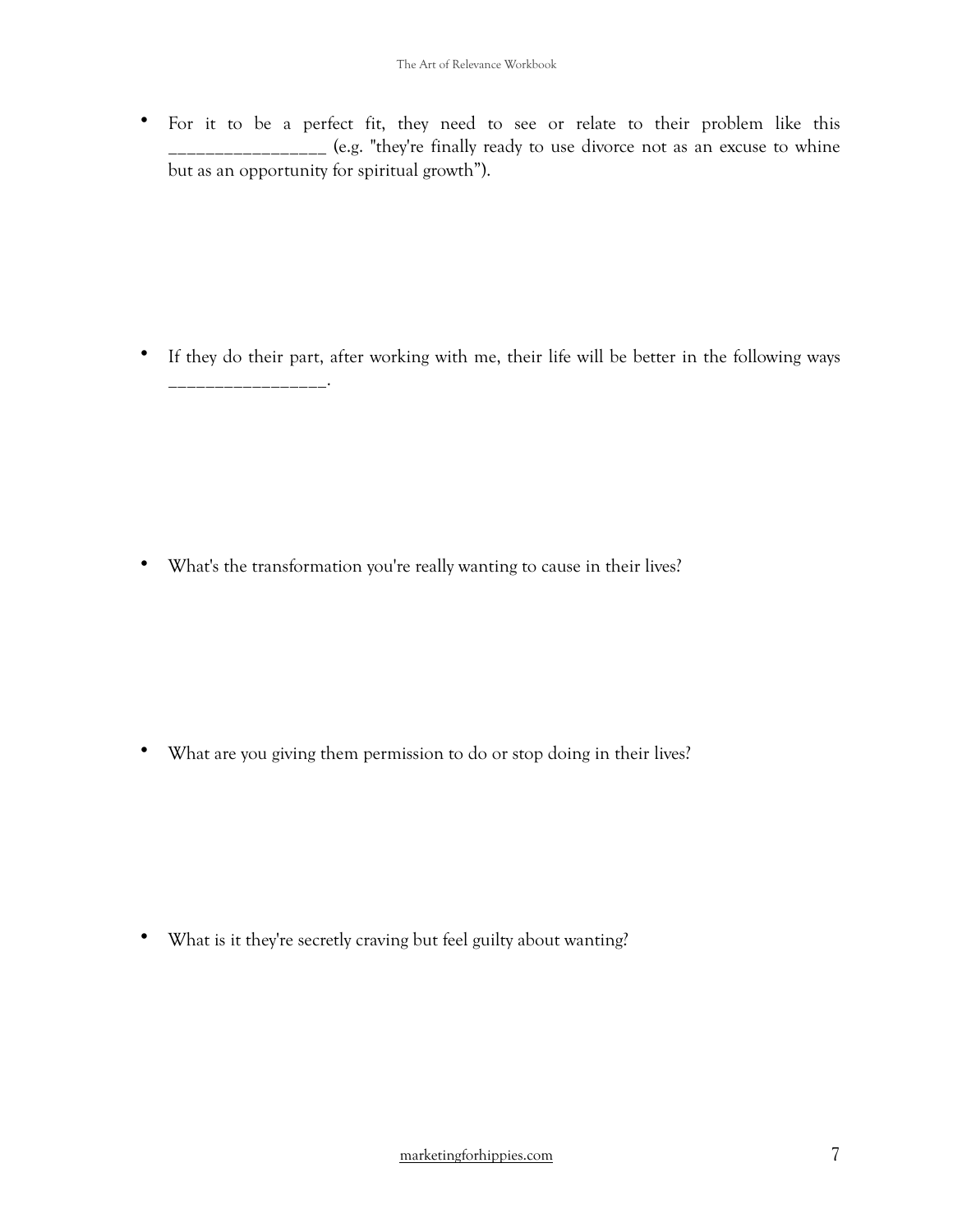• If they get that result, what is likely to happen in their lives? What's the impact on them of achieving that result?

• Who do they secretly envy and why?

• What is their biggest fear about getting the result they've been craving so long (if any)?

• What are you aware might be an unexpected and delightful side effect of their getting the result they want? (e.g. they lose weight and now they sleep better)

• What are the trying to "get away with?" Where are they being sneaky, irresponsible and hiding around these issues?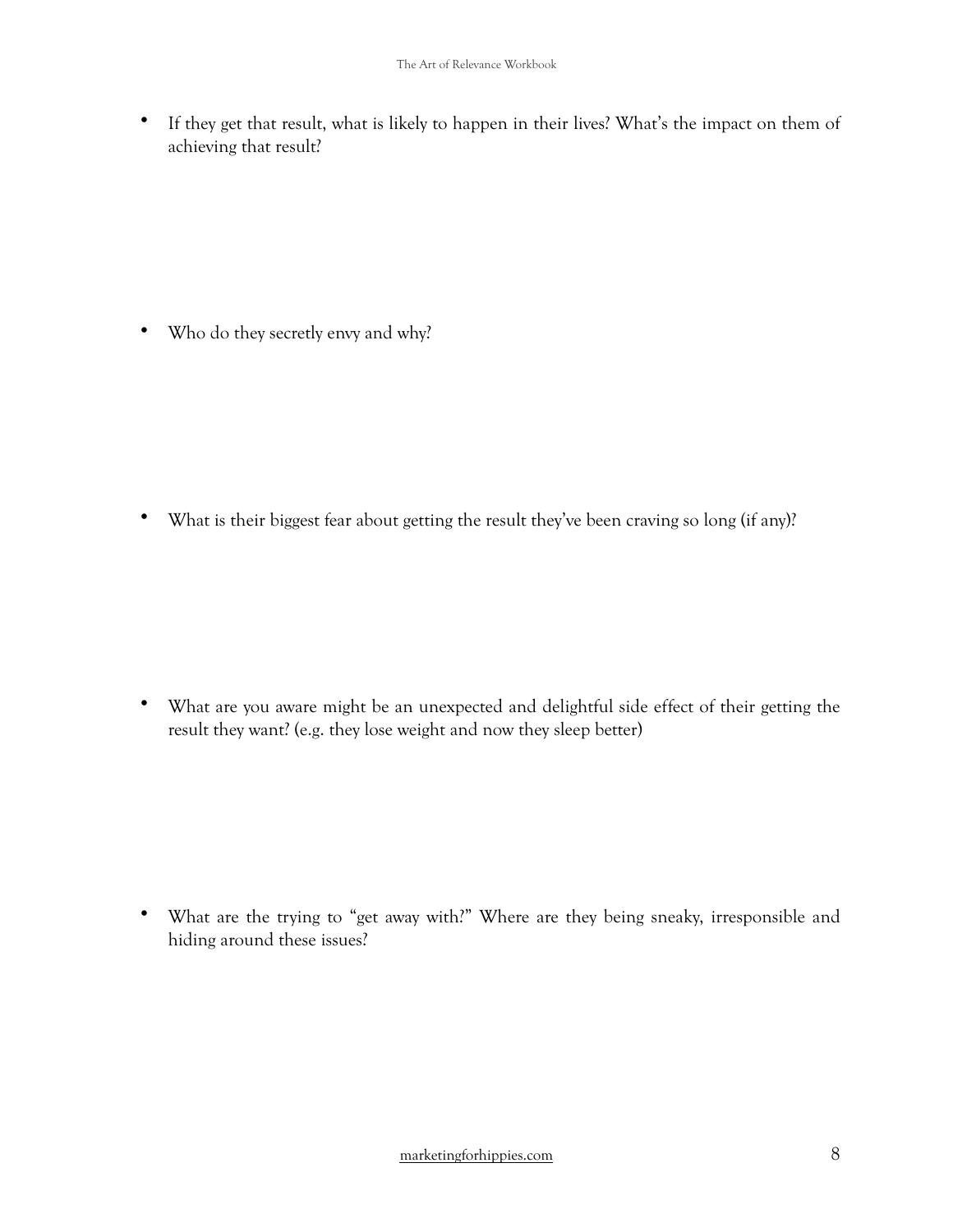## Island Z

• They secretly worry about \_\_\_\_\_\_\_\_\_\_\_\_\_\_\_\_\_\_\_ and at 3am they can't sleep because they can't stop thinking about \_\_\_\_\_\_\_\_\_\_\_\_\_\_\_\_\_ (Island Z).

• At 3am if they were really in pain about their issue they might go to Google and search for

\_\_\_\_\_\_\_\_\_\_\_\_\_\_\_\_\_.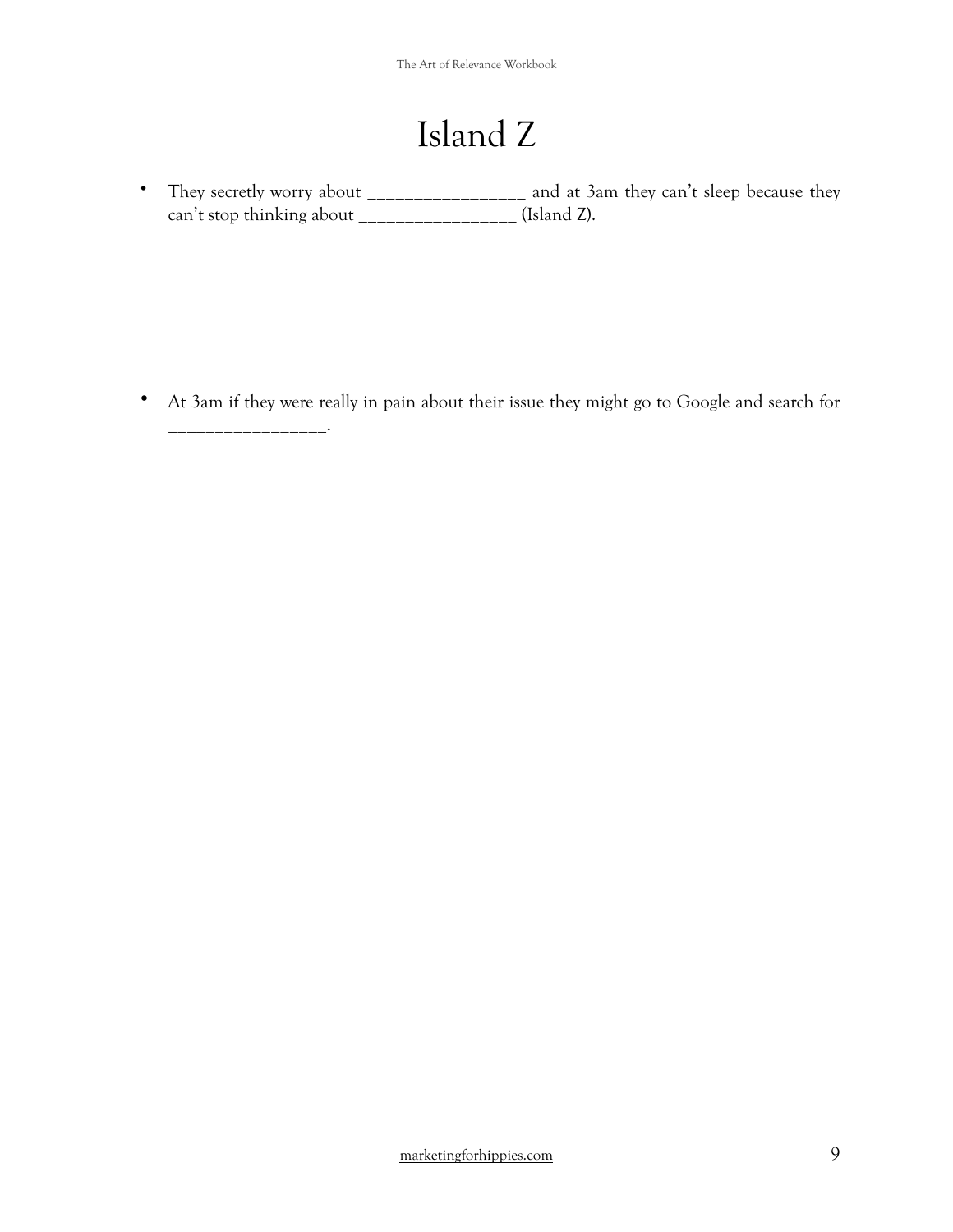## Island C:

• What is the result you can offer them that they don't even realize is possible yet?

• What do you know is possible that most people don't?

• What's the secret you know?

• What is the possibility you want to wake up in the heart of the world?

• What is a result or reality you currently enjoy in your life or in your projects that most people would never even imagine is possible?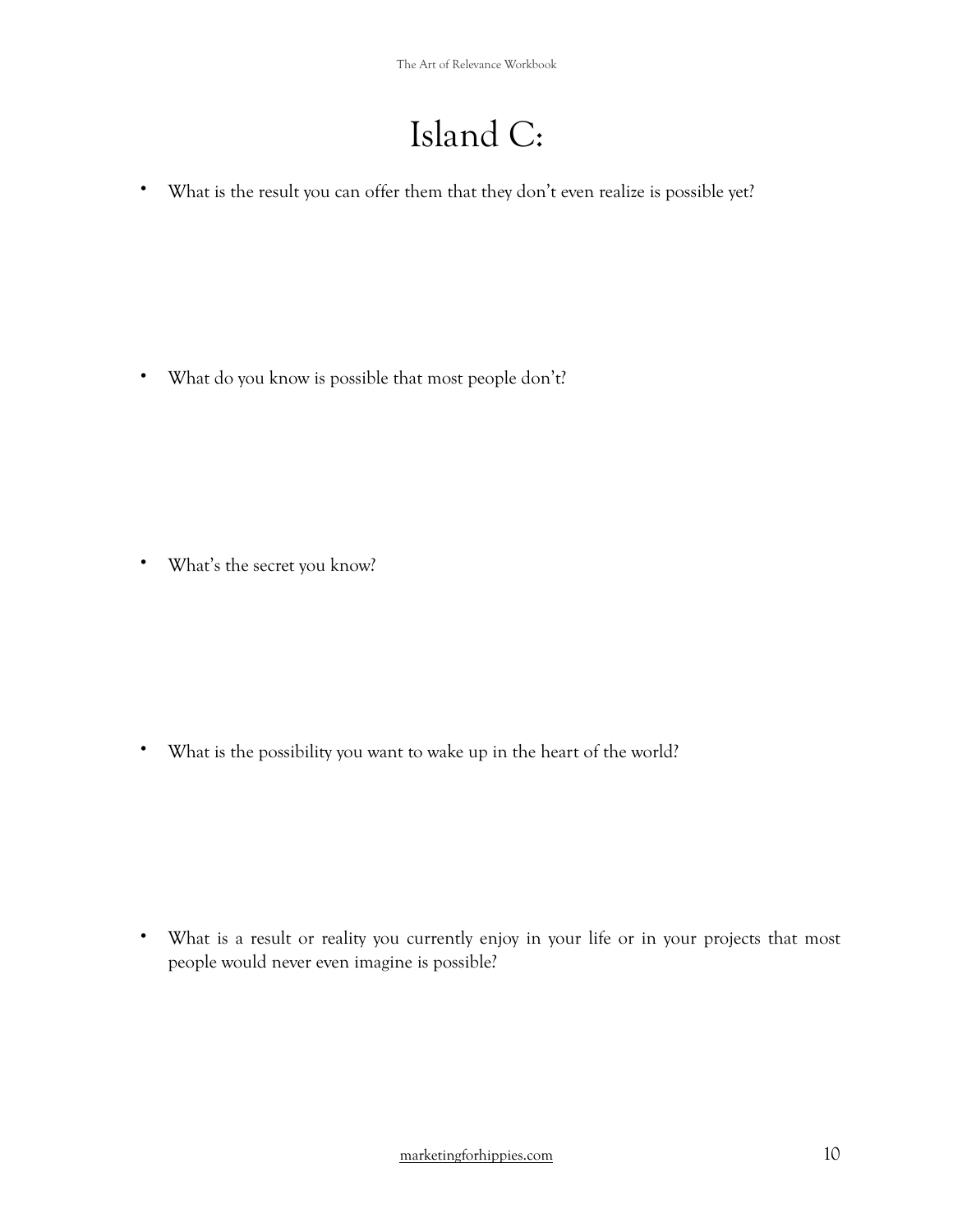• Fill in the blank: Thinking of your potential clients, complete this sentence, "you might be intrigued by the possibility of . . ."

• Most of my clients want \_\_\_\_\_\_\_\_\_\_\_\_\_\_\_\_\_\_ (Island B) but they don't realize they could have \_\_\_\_\_\_\_\_\_\_\_\_\_\_\_\_\_ (Island C).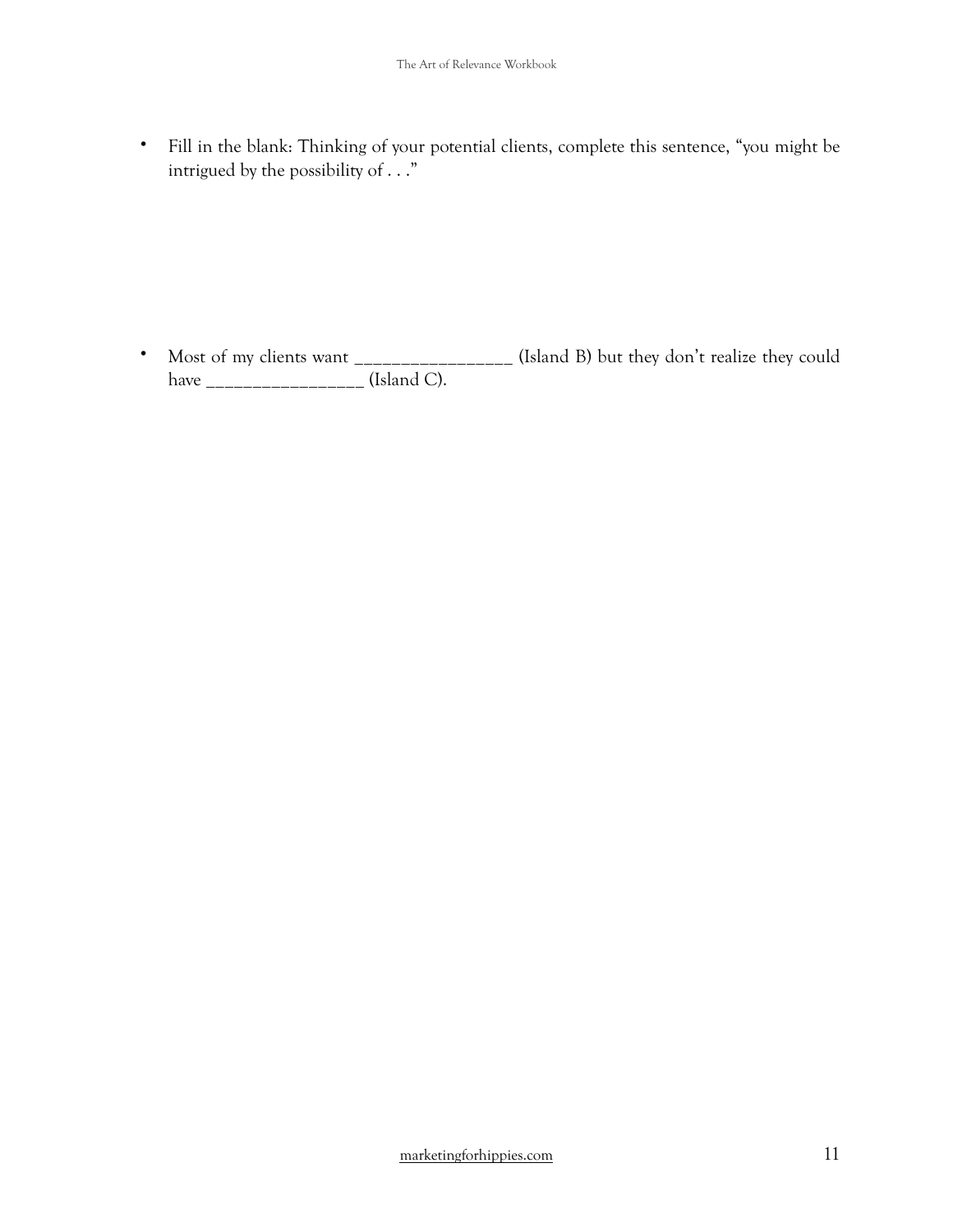#### Refinements:

• They're passionate about \_\_\_\_\_\_\_\_\_\_\_\_\_\_\_\_\_\_\_.

• They're deeply committed to \_\_\_\_\_\_\_\_\_\_\_\_\_\_\_\_\_\_.

• They're intrigued by the notion that \_\_\_\_\_\_\_\_\_\_\_\_\_\_\_\_\_ (problem) might really be about \_\_\_\_\_\_\_\_\_\_\_\_\_\_\_\_\_ (point of view).

• Friends often tell them they're \_\_\_\_\_\_\_\_\_\_\_\_\_\_\_\_\_\_\_ (Qualities)

• They tell themselves, "I could be where I want to be if only it weren't for \_\_\_\_\_\_\_\_\_\_\_\_\_\_\_\_\_" (the gap)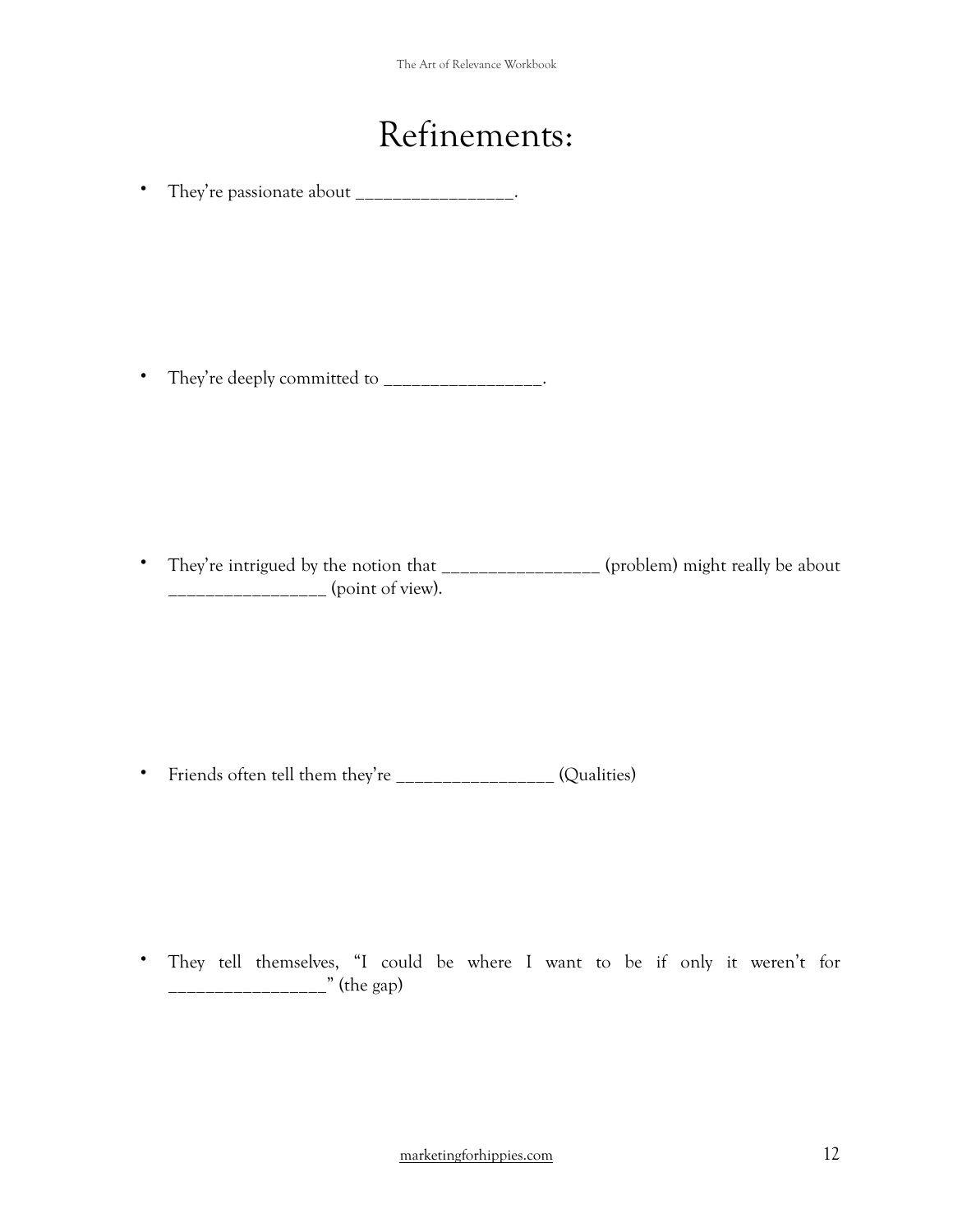#### Feelings Inventory

**Feelings we may experience when our needs are being met.** The following are words we use when we want to express a combination of mental states and physical sensations. This list is neither exhaustive nor definitive. It is meant as a starting place to support anyone who wishes to engage in a process of deepening self-discovery and to facilitate greater understanding and connection between people.

**EXERCISE: Circle the Top Ten words that you believe best describe how your clients feel in relationship to the problems you've identified.** If the pain is a small one you likely wouldn't circle high intensity words like horrified, but if the issue is a serious one with very powerful implications you likely wouldn't circle a word like "irked" or "miffed." Circle words that you believe accurately reflect how they feel on a regular basis about their problems.

| <b>AFRAID</b>      | <b>ANNOYED</b> | <b>ANGRY</b> | <b>AVERSION</b> | <b>CONFUSED</b> | <b>DISCONNECTED</b> | <b>DISQUIET</b> |
|--------------------|----------------|--------------|-----------------|-----------------|---------------------|-----------------|
| apprehensive       | aggravated     | angry        | animosity       | ambivalent      | alienated           | agitated        |
| dread              | dismayed       | enraged      | appalled        | baffled         | aloof               | alarmed         |
| foreboding         | disgruntled    | furious      | contempt        | bewildered      | apathetic           | discombobulated |
| frightened         | displeased     | incensed     | disgusted       | dazed           | bored               | disconcerted    |
| mistrustful        | exasperated    | indignant    | dislike         | hesitant        | cold                | disturbed       |
| panicked           | frustrated     | irate        | hate            | lost            | detached            | perturbed       |
| petrified          | impatient      | livid        | horrified       | mystified       | distant             | rattled         |
| scared             | irritated      | outraged     | hostile         | perplexed       | distracted          | restless        |
| suspicious         | irked          | resentful    | repulsed        | puzzled         | indifferent         | shocked         |
| terrified          |                |              |                 | torn            | numb                | startled        |
| wary               |                |              |                 |                 | removed             | surprised       |
| worried            |                |              |                 |                 | withdrawn           | troubled        |
|                    |                |              |                 |                 |                     | turbulent       |
|                    |                |              |                 |                 |                     | turmoil         |
|                    |                |              |                 |                 |                     | uncomfortable   |
|                    |                |              |                 |                 |                     | uneasy          |
|                    |                |              |                 |                 |                     | unnerved        |
|                    |                |              |                 |                 |                     | unsettled       |
|                    |                |              |                 |                 |                     | upset           |
| <b>EMBARRASSED</b> | <b>FATIGUE</b> | PAIN         | <b>SAD</b>      | <b>TENSE</b>    | <b>VULNERABLE</b>   | <b>YEARNING</b> |
| ashamed            | beat           | agony        | depressed       | anxious         | fragile             | envious         |
| chagrined          | burnt out      | anguished    | dejected        | cranky          | guarded             | jealous         |
| flustered          | depleted       | bereaved     | despair         | distressed      | helpless            | longing         |
| guilty             | exhausted      | devastated   | despondent      | distraught      | insecure            | nostalgic       |
| mortified          | lethargic      | grief        | disappointed    | edgy            | leery               | pining          |
| self-conscious     | listless       | heartbroken  | discouraged     | fidgety         | reserved            | wistful         |
|                    | sleepy         | hurt         | disheartened    | frazzled        | sensitive           |                 |
|                    | tired          | lonely       | forlorn         | irritable       | shaky               |                 |
|                    | weary          | miserable    | gloomy          | jittery         |                     |                 |
|                    | worn out       | regretful    | heavy hearted   | nervous         |                     |                 |
|                    |                | remorseful   | hopeless        | overwhelmed     |                     |                 |
|                    |                |              | melancholy      | restless        |                     |                 |
|                    |                |              | unhappy         | stressed out    |                     |                 |
|                    |                |              | wretched        |                 |                     |                 |